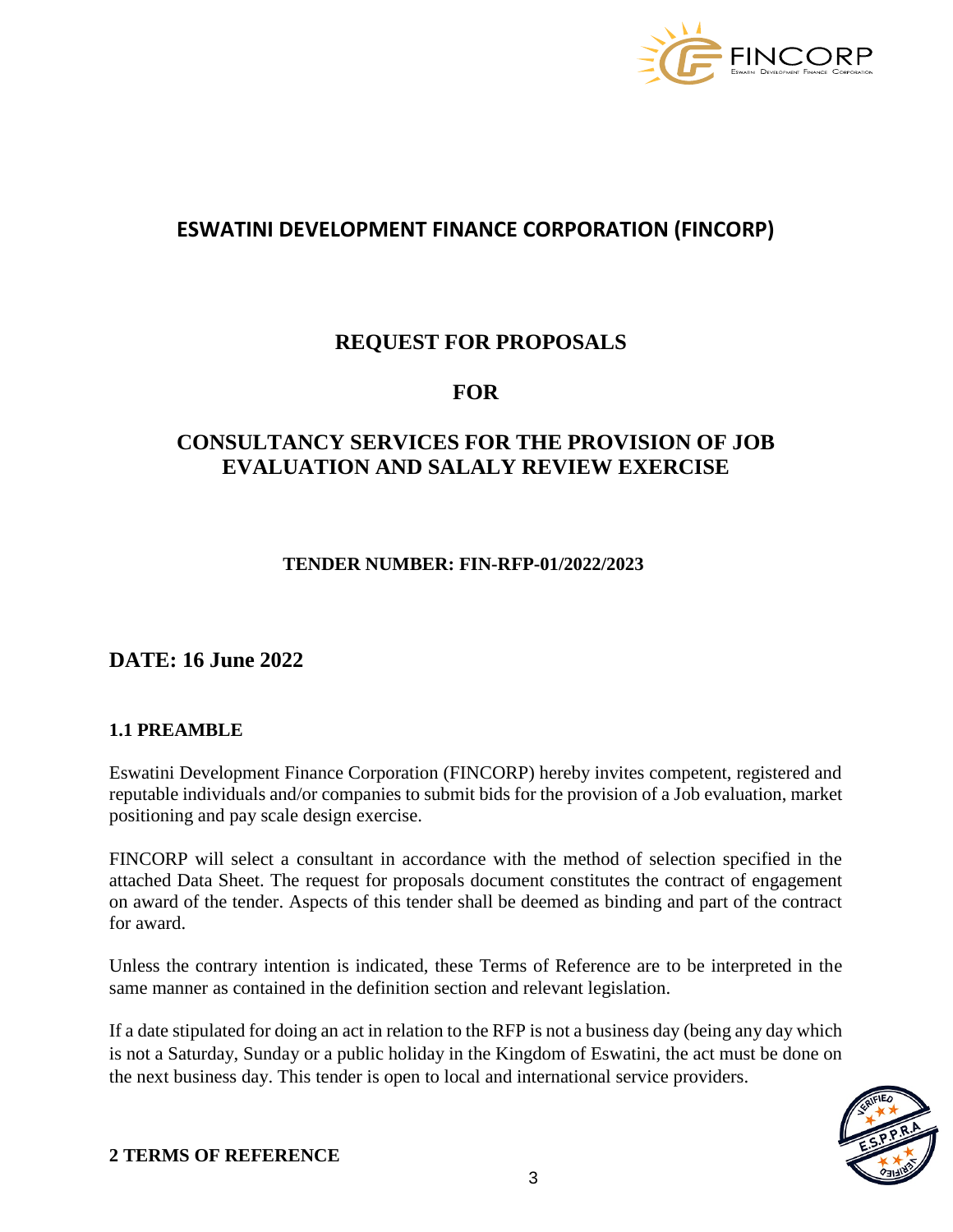

2.1 1 FINCORP through its drive to attain best practice status, wishes to review its current salary structure and further review the benefits structure of the organisation through an effective job evaluation and salary review exercise to establish the real worth of jobs within its organization structure, and further align the jobs with market remuneration.

## **3 BACKGROUND**

3.1 FINCORP has deemed it fit to embark on revising the job and salary structure to address inequities and disparities in similar functions in the organisation's organogram in comparison to market related jobs and remuneration policies.

3.2 FINCORP anticipates that an effective job evaluation and salary review exercise will assist in ensuring that initiatives embarked on by FINCORP around the area of performance management and talent management with the aim of retaining high performing staff members will be accomplished with an effective job grading and salary review exercise.

## **4 OBJECTIVES**

- 4.1 To review the current job grades and pay structure of FINCORP in comparison to market related practices.
- 4.2 To undertake a comprehensive Job Analysis and Job Evaluation exercise to determine the relative worth of jobs within FINCORP and inform the development of an equitable and market related salary and benefit structure.
- 4.3 To address inequities and disparities in similar functions performed in other market related activities.

#### **5 SCOPE OF ASSIGMENT**

#### **5.1 Job Evaluation**

- 5.1.1 Evaluate all FINCORP Group job descriptions, and further advice on appropriate job grading system for the organisation.
- 5.1.2 Analyse the Jobs / Functions within FINCORP organogram
- 5.1.3 Effectively benchmark and classify jobs classifications in line with relevant and applicable organizational structure of related markets
- 5.1.4 The Consultant shall review the job descriptions of all positions both filled and vacant to ensure that they are comprehensive and in line with the business of FINCORP and to ascertain possible gaps within the job descriptions and advise on remedies for identified gaps.

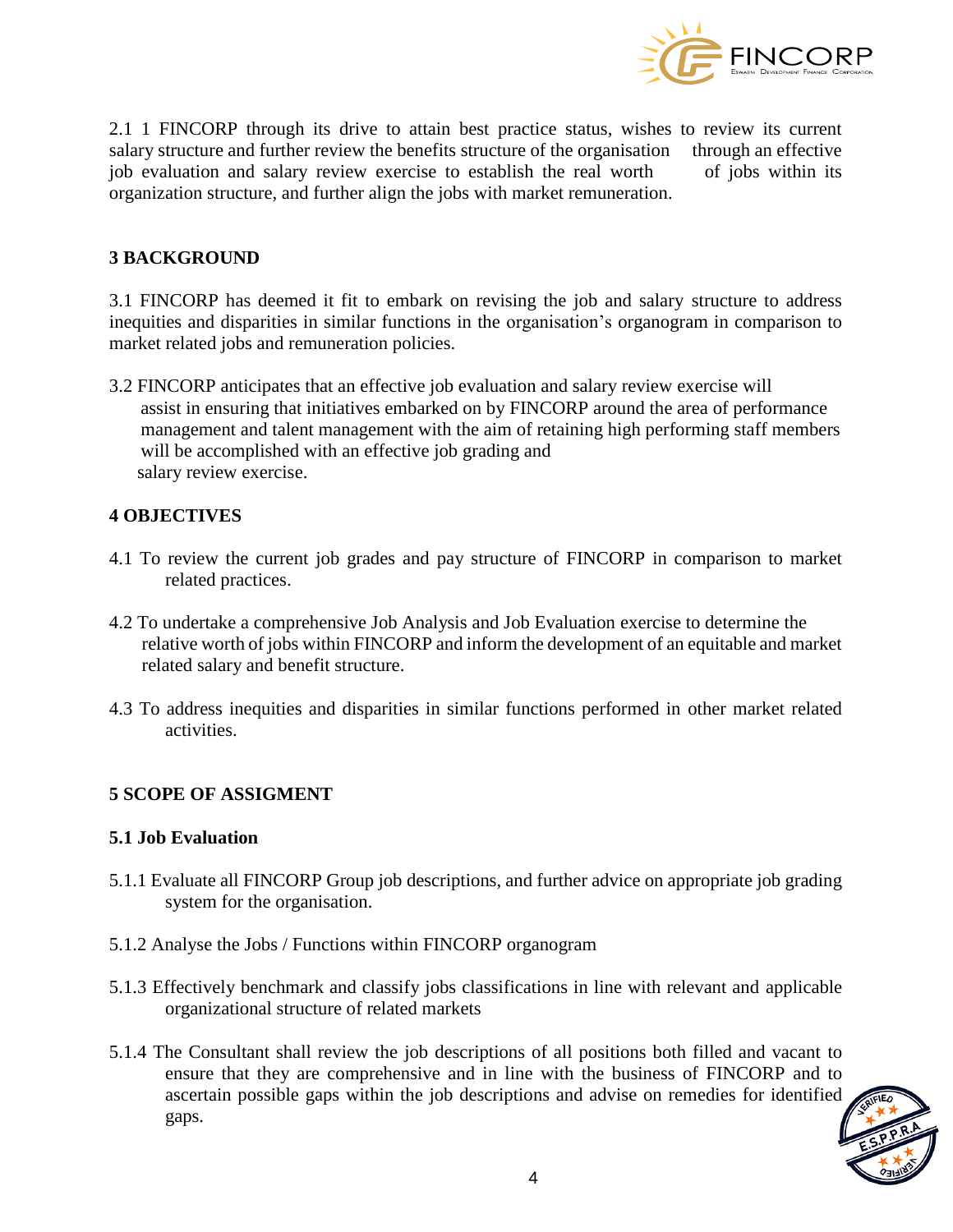

5.1.5 Review the job descriptions to ensure that they are comprehensive and are a true reflection of key performance areas and indictors of the specific jobs and integrate these to the performance management scorecards.

## **5.2 Market Positioning and Pay Scale design**

- 5.2.1 Carry out a remuneration benchmark with similar organizations.
- 5.2.2 Propose an appropriate FINCORP Group remuneration and benefits (including 13th cheque) structure aligned with market remuneration levels and advice on a suitable method to maintain the salary structure.
- 5.2.3 Present remuneration review findings to management and employee representatives and advise on treatment of outliers (e.g. red circled employees).
- 5.2.4 Train the job evaluation committee on the recommended job grading system.
- 5.2.5 Develop a remuneration policy.

## **6 TENDER COSTS**

- 6.1 FINCORP will not be liable for any expense or loss, which may be incurred by any Consultant in the preparation or submission of its Proposals. The Consultant is responsible for all costs associated with preparing a Tender Response.
- 6.2 Consultants must, at their own expense, inform themselves of all circumstances and conditions relating to submitting Proposals and providing the supplies. This includes compliance with all legislation and satisfying themselves as to the correctness and sufficiency of the Invitation to Tender documentation
- 6.3 FINCORP reserves the right not to accept any tender and to annul the selection process at any time prior to contract award, without thereby incurring any liability to the Tenderers.

#### **7 INSTRUCTIONS TO CONSULTANTS**

- 7.1 Consultant's attention is drawn to the general conditions of the tender process.
- 7.1.1 This tender document constitutes the contract of engagement on award of the

tender. Aspects of this tender shall be deemed as binding and part of the contract for

award.

7.1.2 Consultants are invited to submit a Technical Proposal and a Financial Proposal for consulting services required for the assignment named in the Data Sheet. The Proposal will be the basis for contract negotiations and ultimately for assigned Contract with the selected Consultant

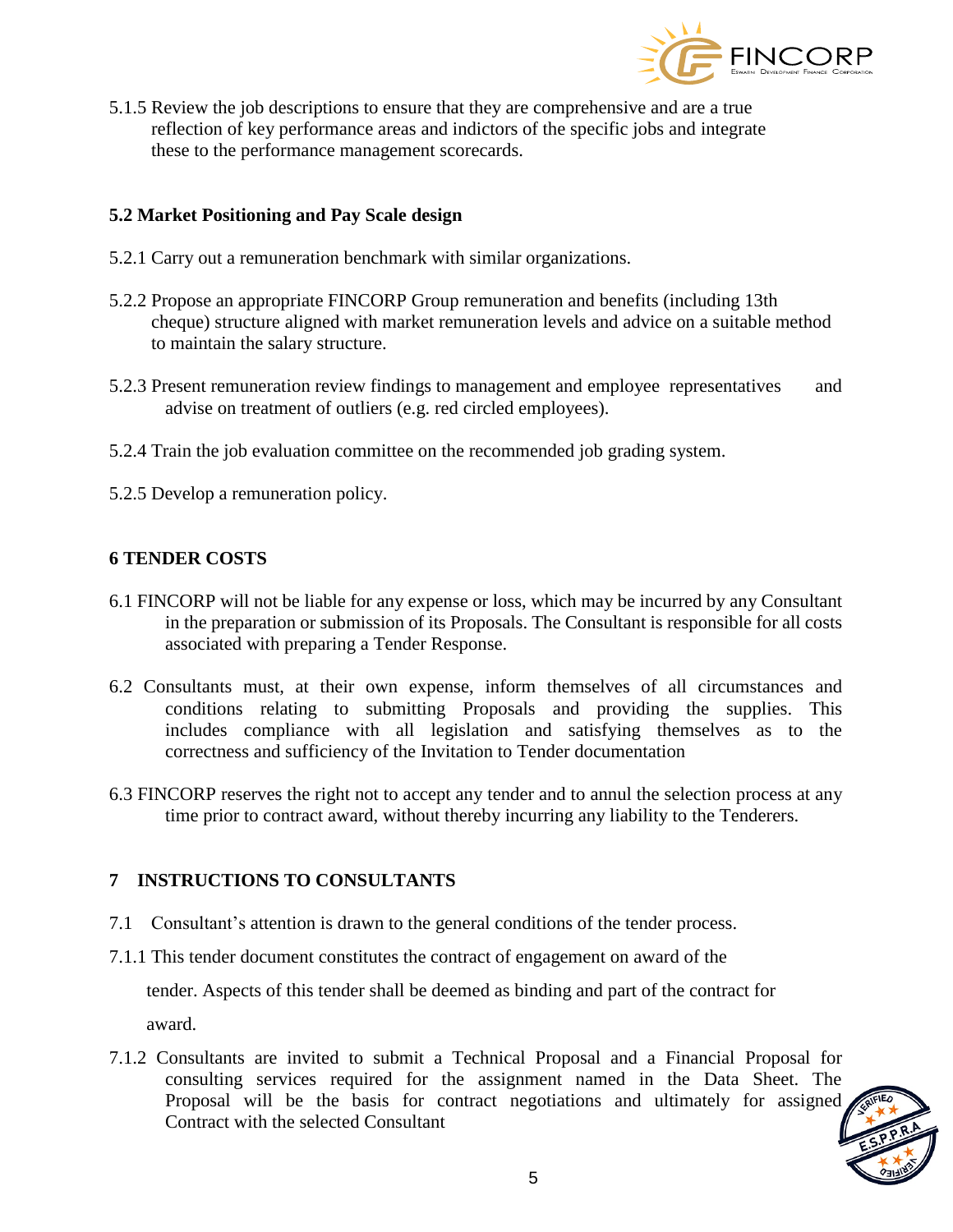

- 7.1.3 Completed proposals under sealed cover with consultant's name and addresses on reverse side of the envelope must be made and addressed to the Chairperson, Tender Committee, P.O. Box 6099, Mbabane and delivered not later Than **12 Noon 15 July 2022**. Tenders will be opened on the same day at **12:05pm** and all tenderers are invited to attend. The Tender Number should be clearly marked on the front of the tender envelop being submitted.
- 7.1.4 All Proposals must be provided in English Language.
- 7.1.5 Late or telegraphic proposals will not be accepted.
- 7.1.6 FINCORP does not bind itself to accept any or the lowest tender.
- 7.1.7 The validity period of the Tender shall be 120 days from the date of submission.
- 7.1.8 The Client will timely provide, at no cost to the Consultants, the inputs and facilities specified in the Data Sheet, assist the firm in obtaining licenses and permits needed to carry out the services, and make available relevant project data and reports.
- 7.1.9 Any time before the submission deadline, FINCORP may issue an addendum to the Tender document and publicise the addendum on the ESPPRA website. The Tenderers will be allowed at least one week before the tender submission deadline, to effect the changes to bidding document. Where necessary, the deadline for submission to effect the changes to bidding document. Where necessary, the deadline for submission would be extended. This will be applicable whenever there are major errors or omissions to tender documents noted by FINCORP before the submission deadline.
- 7.1.10 All Tenderers are required to provide contact email addresses to FINCORP through which they will be notified of the intention to award on the day that the Intention is sent to the Eswatini Public Procurement Regulatory Agency (ESPPRA).

#### **7.2 Modification or Withdrawals of Tenders**

- 7.2.1 Tenderers may modify, or withdraw the tender prior to the deadline for the submission of Tenders.
- 7.2.2 The modification or notice of the withdrawal shall be effective if it is received by FINCORP prior to the deadline for submission of tenders

#### **7.3 Addendum for Clarifications and Amendments of Tender Documents**

7.3.1 FINCORP may vary, update or clarify the Invitation to Tender document at any time before the stated time and date for closing of the Invitation to Tender through the issue of an Addendum as specified in 7.2.1 above. Such variations, clarifications or updates may emanate from FINCORP's own initiative or in response to a clarification requested by any Tenderer. Any amendment shall be communicated for the benefit of all potential tenderers. FINCORP may, at her discretion, extend the deadline for the submission of Tenders if the amendment is substantial.



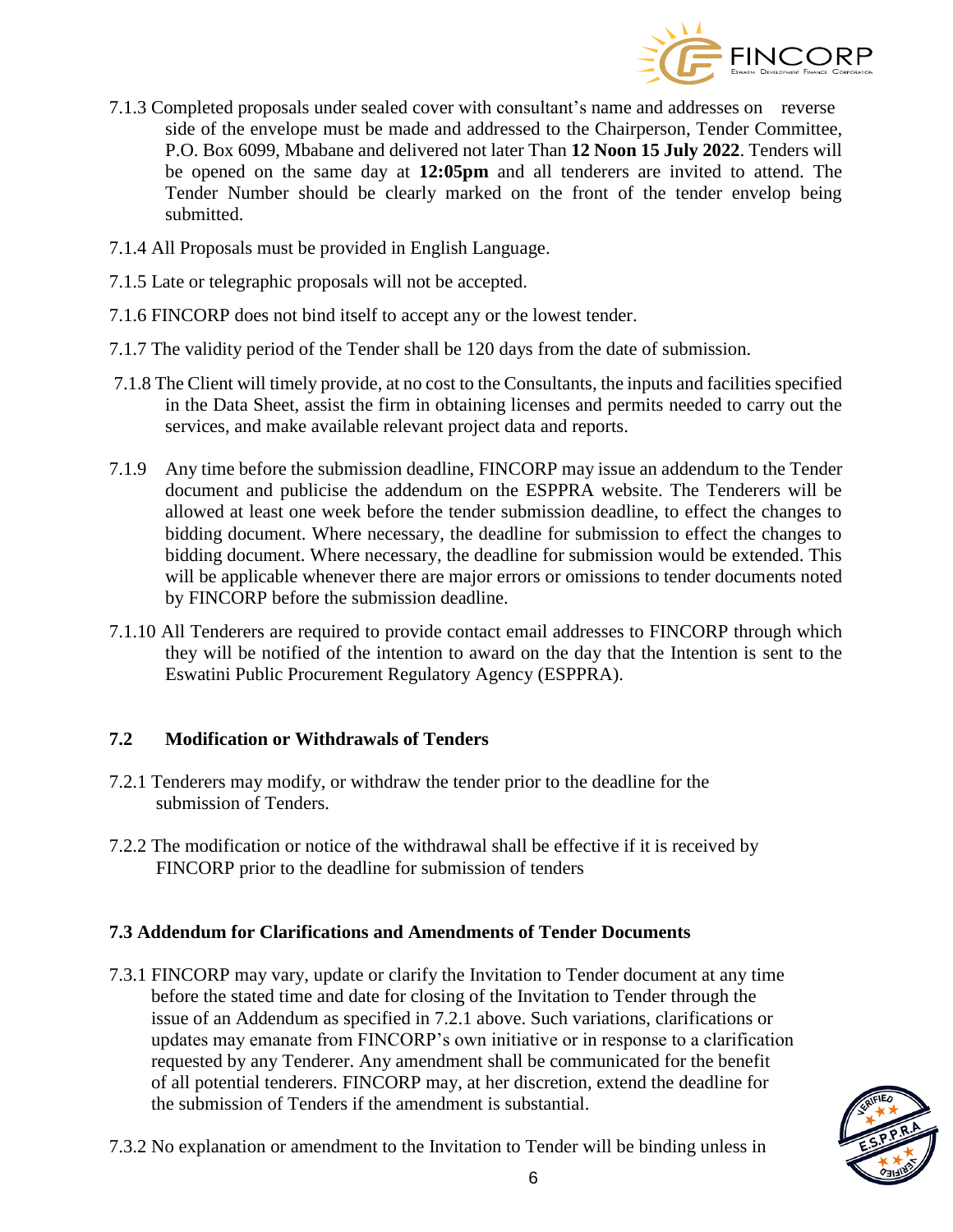

 the form of an Addendum. Any Addendum issued under this clause will become part of this Invitation to Tender.

- 7.3.3 It is the sole responsibility of Tenderers to ensure that the contact details provided are correct and up-to-date in order for them to receive an Addendum.
- 7.3.3 All queries relating to the Tender, technical or otherwise, must either be in writing form of a letter or by email only and will be attended to by FINCORP only in respect of the queries received up to (10) days before the submission date. FINCORP will reply, without any obligation in respect thereof, every reasonable query raised by the Tenderers in the manner specified.

# **7.4 Right to Reject Bids**

- 7.4.1 FINCORP reserves full and unconditional rights to reject the response to this tender if it is not in accordance with its requirements and no correspondence will be entertained by the Organisation in that matter. The conditions for rejection shall be if:
	- a) It is received after expiry of the due date and time;
	- b) It is not in conformity with the instructions mentioned in this tender document;
	- c) It is not properly or duly signed;
	- d) It is received through Telex/Telegram/Fax/E-mail;
	- e) It is incomplete including non-furnishing of the required documents;
	- f) It is evasive or contains incorrect information;
	- g) There is canvassing of any kind;
	- h) It is submitted anywhere other than the place mentioned in the tender;

# **8 Preparation of Proposals**

#### **8.1 Structure of the Technical proposal**

8.1.1 The tenderer shall submit a signed Declaration of Eligibility and Tender Form in the formats provided in Annexure 1 and Annexure 2, respectively.

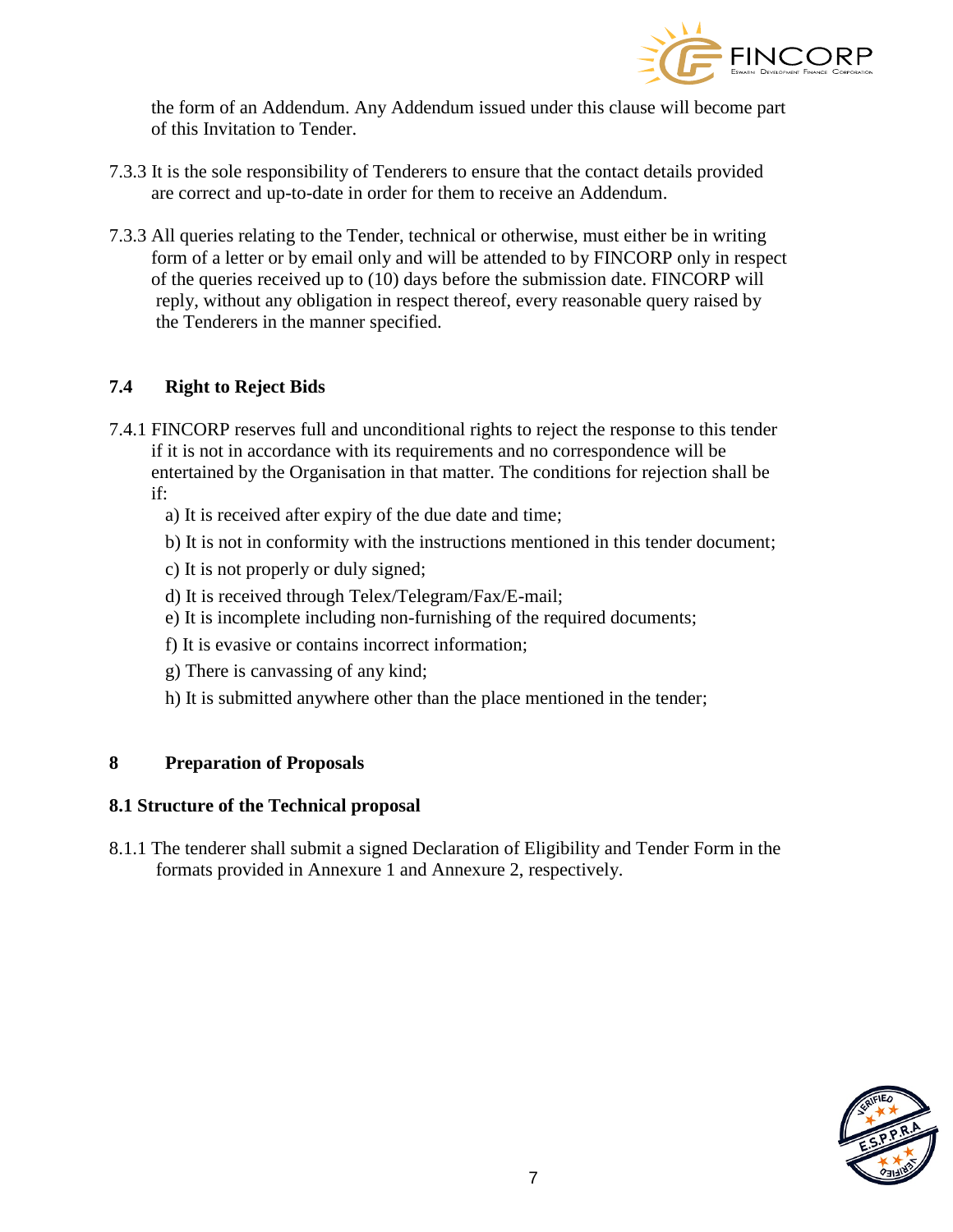

## **8.2 Background of the Organisation**

- 8.2.1The tenderer is expected to give background information of their organisation and staff, which must at minimum cover the following:
- 8.2.2 Company profile and similar projects completed by the firm (Consortiums should provide company profiles for each and every member)
- 8.2.3 Profile of the team members (e.g. qualifications, experience and professional affiliation)
- 8.2.4 The physical address of the organisation

# **8.3 Approach and Methodology**

- 8.3.1 Bidder's must demonstrate a comprehensive understanding of the assignment and must include but not limited to:
	- a) Detailed and comprehensive approach and methodology to be adopted for the assignment
	- b) A clear workplan
	- c) Manpower plan and associated manhours to be worked by each team member
	- d) Comments or suggestions on the Terms of Reference

# **8.4 Local Participation and Knowledge Transfer**

8.4.1 The desired Consultant is expected to demonstrate a deliberate strategy and initiatives for knowledge transfer and local participation. This can be, among other things, through local partnerships and training of local participants. At the end of the study, the Consultant is expected to train FINCORP staff and other relevant stakeholders on the application and use of models developed. At a minimum, a training plan must be proposed.

#### **8.5 Attachments – Statutory Documents and Curriculum Vitae**

8.5.1 The tender documents must include all the statutory and other documents as provided in the data sheet with curriculum vitae of all key team members showing detailed academic credentials, work experience and professional affiliation. Any other information about the team members' credentials, which in the opinion of the consultant can add value, can also be included in this section.

## 8.5.2 **The Technical Proposal shall not include any financial information. A Technical Proposal, which contains financial information, may be declared nonresponsive**.

# **8.6 Structure of Financial Proposals**

8.6.1 The Financial Proposal shall be prepared using the attached Standard Forms. It shall list all costs associated with the assignment, including (a) remuneration for staff (foreign and local, in the field and at the Consultants' home office), and (b) reimbursable expenses. If

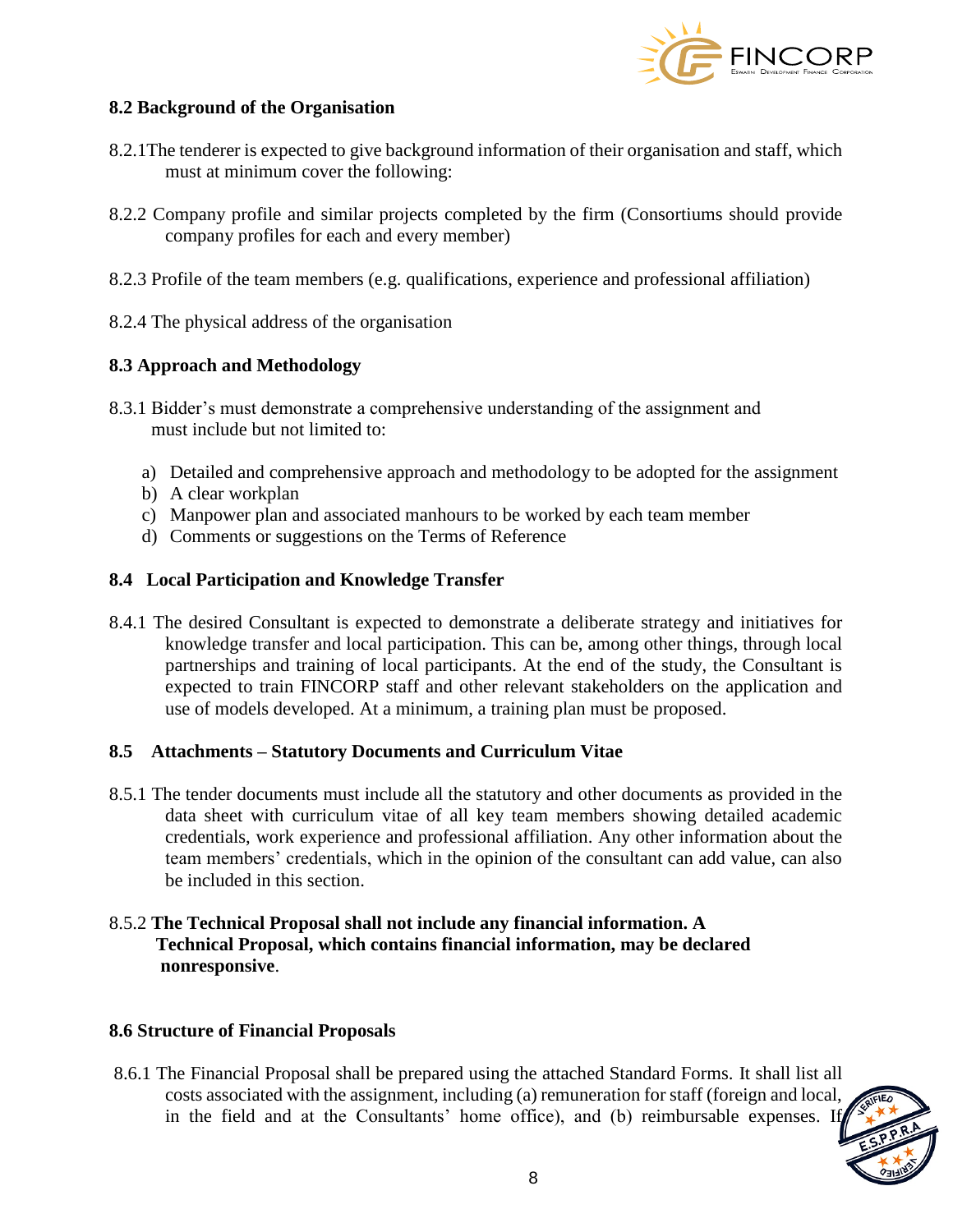

appropriate, these costs should be broken down by activity and, if appropriate, into foreign and local expenditures.

- 8.6.2 All activities and items described in the Technical Proposal must be priced separately; activities and items described in the Technical Proposal but not priced, shall be assumed to be included in the prices of other activities or items.
- 8.6.3 The Consultant shall be subject to local taxes (such as: value added or sales tax, social charges or income taxes on non-resident Foreign Personnel, duties, fees, levies) on amounts payable by the Client under the Contract.
- 8.6.4 Consultants must express the price of their services in Emalangeni unless otherwise specified in the Data Sheet. Commissions and gratuities, if any, paid or to be paid by consultants and related to the assignment will be listed in the Financial Proposal.

# **9 Pricing**

- 9.1 Tenderers shall express the price / rates of their services in Emalangeni (E).
- 9.2 Tender prices/rates shall be inclusive of:
	- a) VAT (where applicable);
	- b) Any form of levy or charge such as customs and excise, tax, sales duty, surcharge or discount must be included in the tender price(s).
- 9.3 Any Schedule of Prices/Rates, which is included in the RFP shall be completed and lodged with the Tender.
- 9.4 Pricing shall be submitted for each item in the Schedule against which a price is offered and **SHALL BE VALID FOR THE DURATION OF THE CONTRACT.**

# **10.EVALUATION OF TENDERS/ CRITERIA**

10.1 The tender evaluation shall be in two-folds. First will be the technical evaluation, which will then be followed by the financial evaluation only for consultants that surpassed the minimum score for technical proposals. It is therefore mandatory for bidders to submit a technical proposal separate from the financial proposal, each wrapped in own sealed envelope and clearly marked "Technical Proposal" and "Financial Proposal", respectively. The weights for the evaluation are as follows:

Technical Proposal – 70% Financial Proposal – 30%

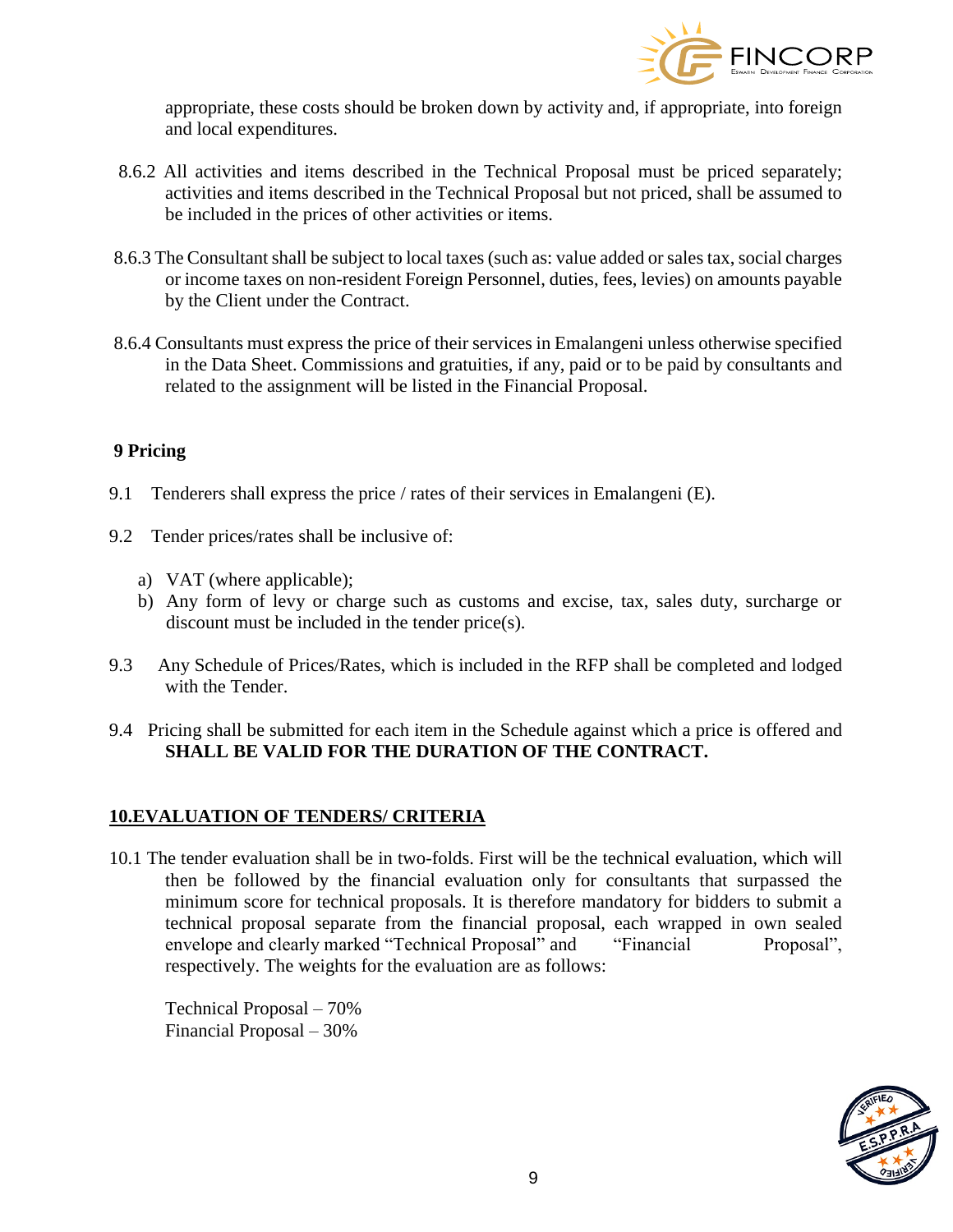

# **10.2 Technical Evaluation**

| <b>EVALUATION CRITERIA</b>                                                             | <b>RATIN</b><br>G |
|----------------------------------------------------------------------------------------|-------------------|
|                                                                                        |                   |
| Specific experience of the Consultants relevant to the assignment:                     | <u>25</u>         |
|                                                                                        |                   |
| 2. Adequacy of the proposed methodology and work plan in                               |                   |
| responding to the Terms of Reference:                                                  |                   |
|                                                                                        |                   |
| a) Technical approach and methodology                                                  | <u>15</u>         |
| b) Work plan                                                                           | $\frac{15}{15}$   |
| c) Organization and staffing                                                           |                   |
|                                                                                        |                   |
| 3. Key professional staff qualifications and competence for the                        |                   |
| assignment:                                                                            |                   |
|                                                                                        |                   |
| Relevant Experience of Team Leader<br>a)                                               | $\underline{10}$  |
| b) Relevant Experience of the whole Team                                               | <u>10</u>         |
|                                                                                        |                   |
| 4. Participation of local entities or Eswatini National(s) and demonstration of        | 10                |
| deliberate strategy and initiatives for knowledge transfer to FINCORP staff, and local |                   |
| partners and participants.                                                             |                   |
| <b>Total</b>                                                                           | <b>100</b>        |

# **10.3 Financial Evaluation**

10.3.1 Only financial proposals of bidders that surpassed the defined minimum score from the technical proposal shall be evaluated. The lowest priced bid will be given a financial score of 100. All other bids shall be allocated a financial score that is inversely proportional to the lowest price evaluated as demonstrated by the formula below:

# **Financial Score (Fs) = Lowest bid price/Price of bid Under Consideration× 100**

# **10.4 Final Evaluation**

10.41 The weighted technical and financial scores shall be added together to give a total score for each proposal. The proposal with the highest score shall be recommended for an award of a contract. This score shall be determined as follows:

# $\bf{F}V = \bf{T}s \times T\% + \bf{F}s \times P\%,$

where FV is the Final Score, Ts is the bid technical score, T% is the defined weight of the technical proposal, Fs is the bid financial score and P is the weight of the financial proposal.

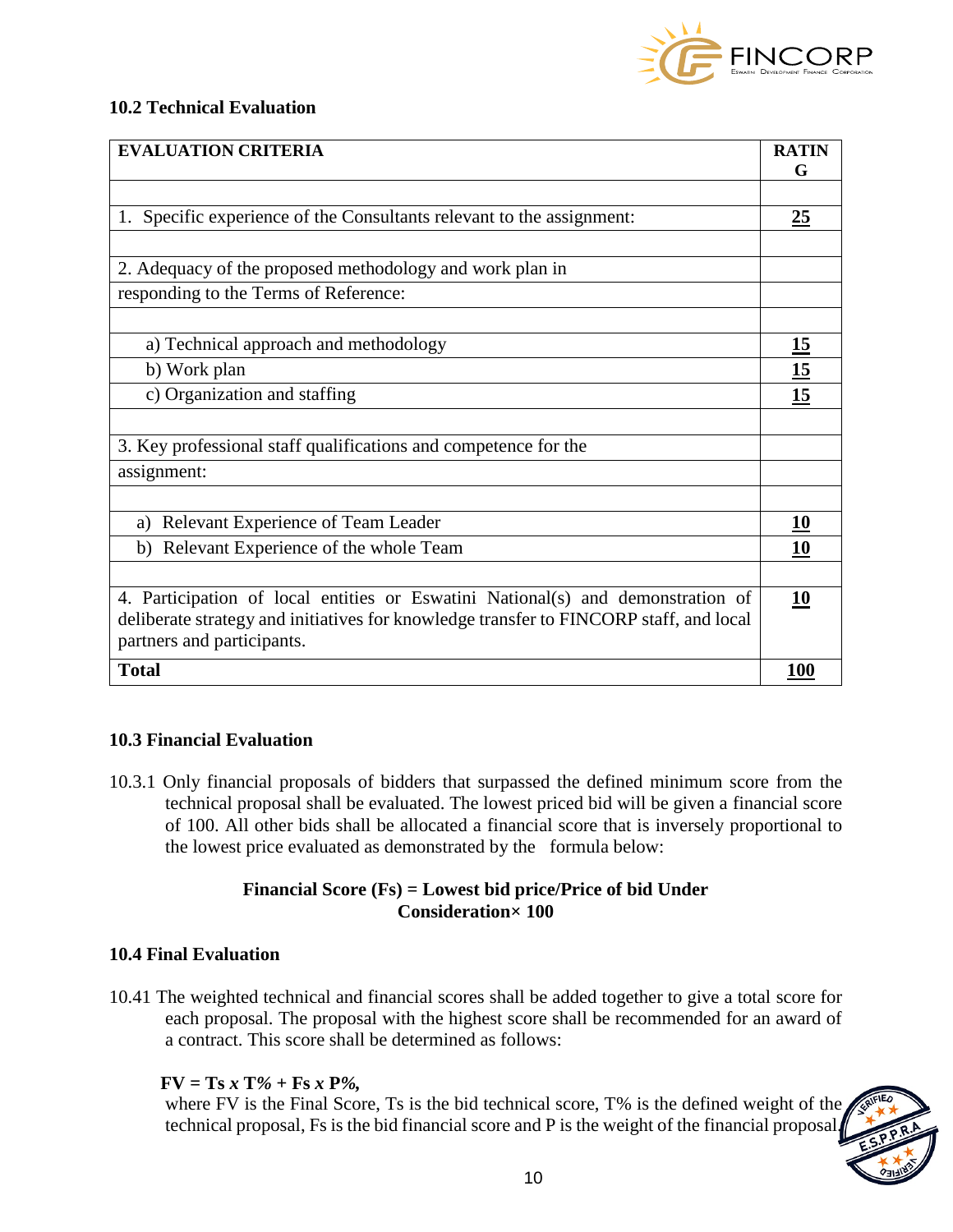

| Name of the Client: ESWATINI DEVELOPMENT FINANCE CORPORATION                                                                                                                                                                                   |
|------------------------------------------------------------------------------------------------------------------------------------------------------------------------------------------------------------------------------------------------|
| Method of selection: Quality and Cost Basis                                                                                                                                                                                                    |
| Tender Description: The Procurement of Consultancy services for the provision of<br>job evaluation and Salary Review FIN-RFP-01/2022/2023                                                                                                      |
| Scope of work:                                                                                                                                                                                                                                 |
| 1. Review, update and evaluate all FINCORP Group job descriptions, and further advise<br>on an appropriate job grading system for the organization.                                                                                            |
| 2. Carry out a remuneration benchmark with similar organizations.                                                                                                                                                                              |
| 3. Propose an appropriate FINCORP Group remuneration and benefits (including 13th<br>cheque) structure aligned with market remuneration levels and advice on a suitable method<br>to maintain the salary structure.                            |
| 4. Present remuneration review findings to management and employee representatives and<br>advise on treatment of outliers (e.g. red circled employees).                                                                                        |
| 5. Train the job evaluation committee on the recommended job grading system.                                                                                                                                                                   |
|                                                                                                                                                                                                                                                |
| 6. Develop a remuneration policy.                                                                                                                                                                                                              |
| A compulsory pre-proposal meeting will be held: No                                                                                                                                                                                             |
| Date of & Time of Submission: 15 July 2022, 12:00 Noon                                                                                                                                                                                         |
|                                                                                                                                                                                                                                                |
| Tender Opening Meeting: 15 July, 12:05pm                                                                                                                                                                                                       |
| Eligibility: This tender is open to local and international tenderers.                                                                                                                                                                         |
| Clarifications may be requested not later than 8 July 2022<br>The Contact Person for Clarifications is Mr. Zakhele Dlamini, tel: 2409 2000, email:<br>zakheled@fincorp.co.sz                                                                   |
| The Consultant shall submit one (1) original and four (4) copies of the Technical Proposal and dne (1) original<br>Financial Proposal inclusive of the following documents<br>1. Company profile<br>2. Certified copy of valid Trading License |
| 3. Original and Valid Tax Compliance Certificate                                                                                                                                                                                               |
| 4. Certified copy of a current Labour Compliance Certificate                                                                                                                                                                                   |
| 5. Certified copy of ENPF Certificate<br>6. Certified copy of Form J and Form C (Company Ownership and Shareholding)                                                                                                                           |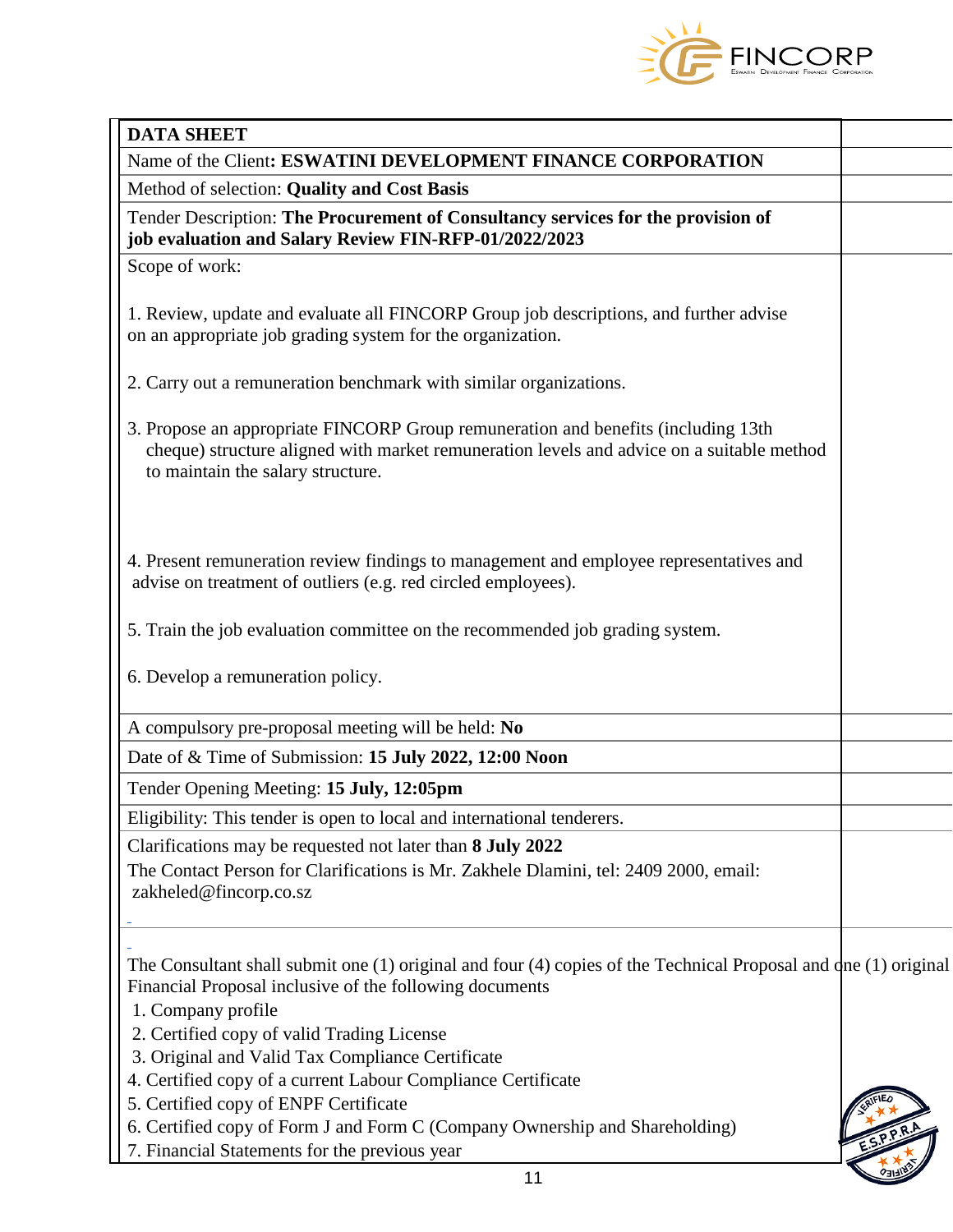

| 8. Names and Contacts of at least five (5) Reference Customers                                                                                                                                            |  |
|-----------------------------------------------------------------------------------------------------------------------------------------------------------------------------------------------------------|--|
| 9. Certified copy of a Certificate of Incorporation                                                                                                                                                       |  |
| Taxes: Prices quoted must be inclusive of VAT where applicable                                                                                                                                            |  |
| The currency to be used in the quotes is Eswatini Emalangeni                                                                                                                                              |  |
| The tender submission address is: FINCORP, INTFUTFUKO BUILDING, CORNER OF GWAMILE Al                                                                                                                      |  |
| SECOND FLOOR, MBABANE                                                                                                                                                                                     |  |
|                                                                                                                                                                                                           |  |
| The tender evaluation shall be in two-folds.                                                                                                                                                              |  |
| First will be the technical evaluation, which will then be followed by the financial evaluation only for conser                                                                                           |  |
| minimum score for technical proposals. It is therefore mandatory for bidders to submit a<br>technical proposal separate from the financial proposal, each wrapped in own sealed envelope and clearly marl |  |
| and "Financial Proposal", respectively. The weights for the evaluation are as follows:                                                                                                                    |  |
|                                                                                                                                                                                                           |  |
| Technical Proposal - 70%                                                                                                                                                                                  |  |
| Financial Proposal - 30%                                                                                                                                                                                  |  |
| <b>Technical Proposals</b>                                                                                                                                                                                |  |
| 1. Specific experience of the Consultants relevant to the assignment: 25                                                                                                                                  |  |
| 2. Technical approach and methodology 15                                                                                                                                                                  |  |
| 3. Work plan<br>15                                                                                                                                                                                        |  |
| 4. Organization and staffing<br>15                                                                                                                                                                        |  |
| 5. Relevant Experience of Team Leader<br>-10                                                                                                                                                              |  |
| 6. Relevant Experience of the whole Team 10                                                                                                                                                               |  |
| 7. Participation of local entities or Eswatini National(s) and demonstration of deliberate<br>strategy and initiatives for knowledge transfer to FINCORP staff, and local partners and                    |  |
| participants.<br>10                                                                                                                                                                                       |  |
|                                                                                                                                                                                                           |  |
| <b>Total Points 100</b>                                                                                                                                                                                   |  |
| The minimum technical points to pass is 80                                                                                                                                                                |  |
|                                                                                                                                                                                                           |  |
| <b>Financial Evaluation</b>                                                                                                                                                                               |  |
|                                                                                                                                                                                                           |  |
| Financial Score $(Fs) = Lowest bid price/Price of bid Under$                                                                                                                                              |  |
|                                                                                                                                                                                                           |  |
| <b>Consideration</b> ×100                                                                                                                                                                                 |  |
| <b>Financial Evaluation</b>                                                                                                                                                                               |  |
| The weighted technical and financial scores shall be added together to give a total score for                                                                                                             |  |
| each proposal. The proposal with the highest score shall be recommended for an award of a                                                                                                                 |  |
| contract. This score shall be determined as follows:                                                                                                                                                      |  |
|                                                                                                                                                                                                           |  |
| $FV = Ts x T\% + Fs x P\%,$                                                                                                                                                                               |  |
| 12                                                                                                                                                                                                        |  |
|                                                                                                                                                                                                           |  |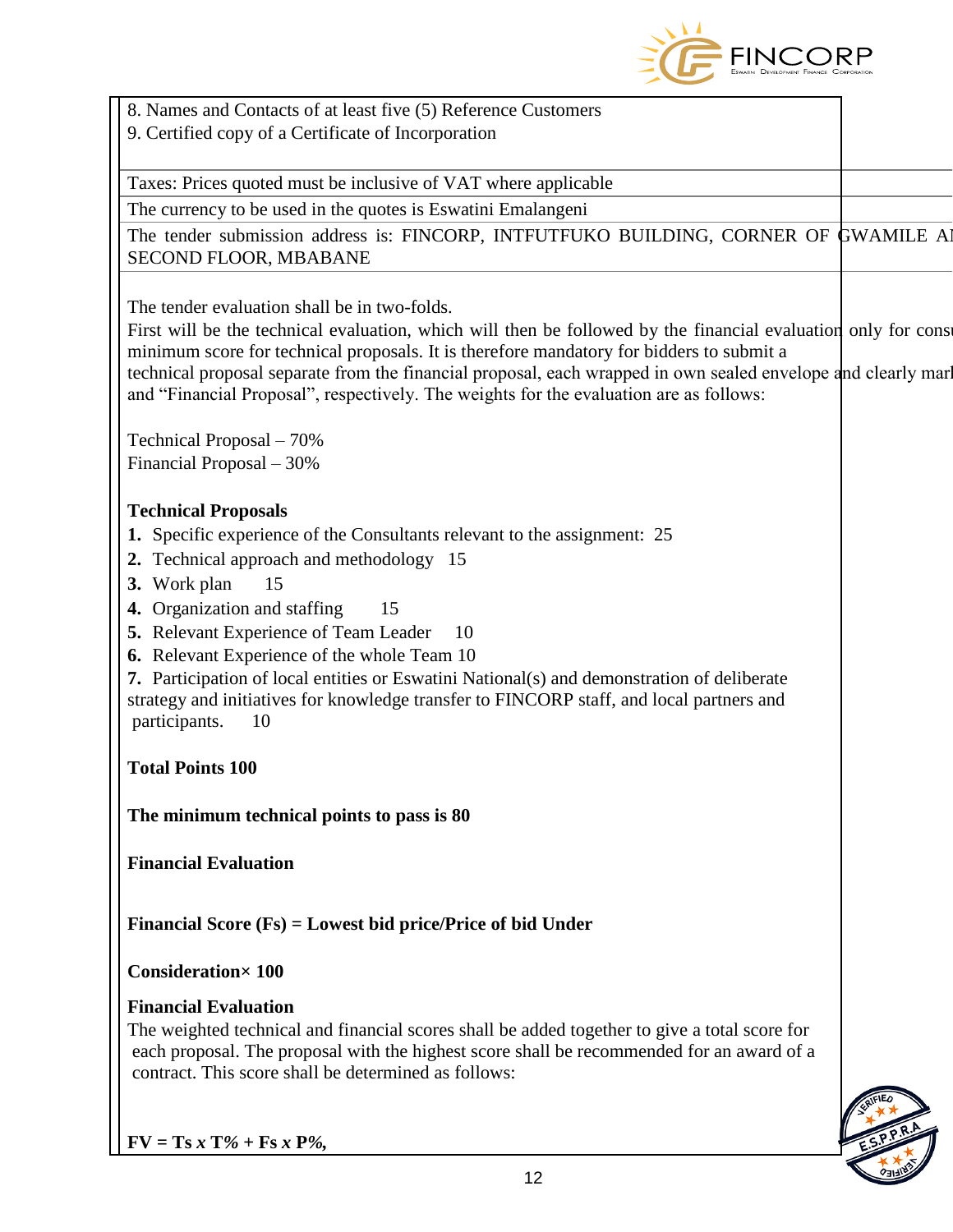

where FV is the Final Score, Ts is the bid technical score, T% is the defined weight of the technical proposal, Fs is the bid financial score and P is the weight of the financial proposal.

# **The minimum Technical Score (St) required to pass is: 80 (EIGHTY)**

## **CONTRACT TERMS AND CONDITIONS**

## **1. DEFINITIONS**

1.1 In this Contract, the following terms shall be interpreted as indicated:

"The Contract"

means the agreement entered into between the Procuring Entity and the Consultant, as signed by the parties, including all attachments and appendices thereto and all documents incorporated by reference therein.

"The Contract Price"

means the price payable to the Consultants under the Contract for the full and proper performance of its contractual obligations.

"The Consultant"

means any entity or person that may provide or provides the Services for the Client under the Contract.

"Personnel"

means professionals and support staff provided by the Consultant or by any Sub-Consultant and assigned to perform the Services or any part thereof; "Foreign Personnel" means such professionals and support staff who at the time of being so provided had their domicile outside Eswatini; "Local Personnel" means such professionals and support staff who at the time of being so provided had their domicile inside Eswatini.

"The Procuring Entity"

means Eswatini Development Finance Corporation (Fincorp)

"The Consultant"

means the individual or firm supplying the Services under this Contract.

#### "RFP"

means this Request for Proposals

#### "Proposal"

means the Technical Proposal and the Financial Proposal

#### "Data Sheet"

means such part of the Instructions to Consultants used to reflect specific assignment conditions

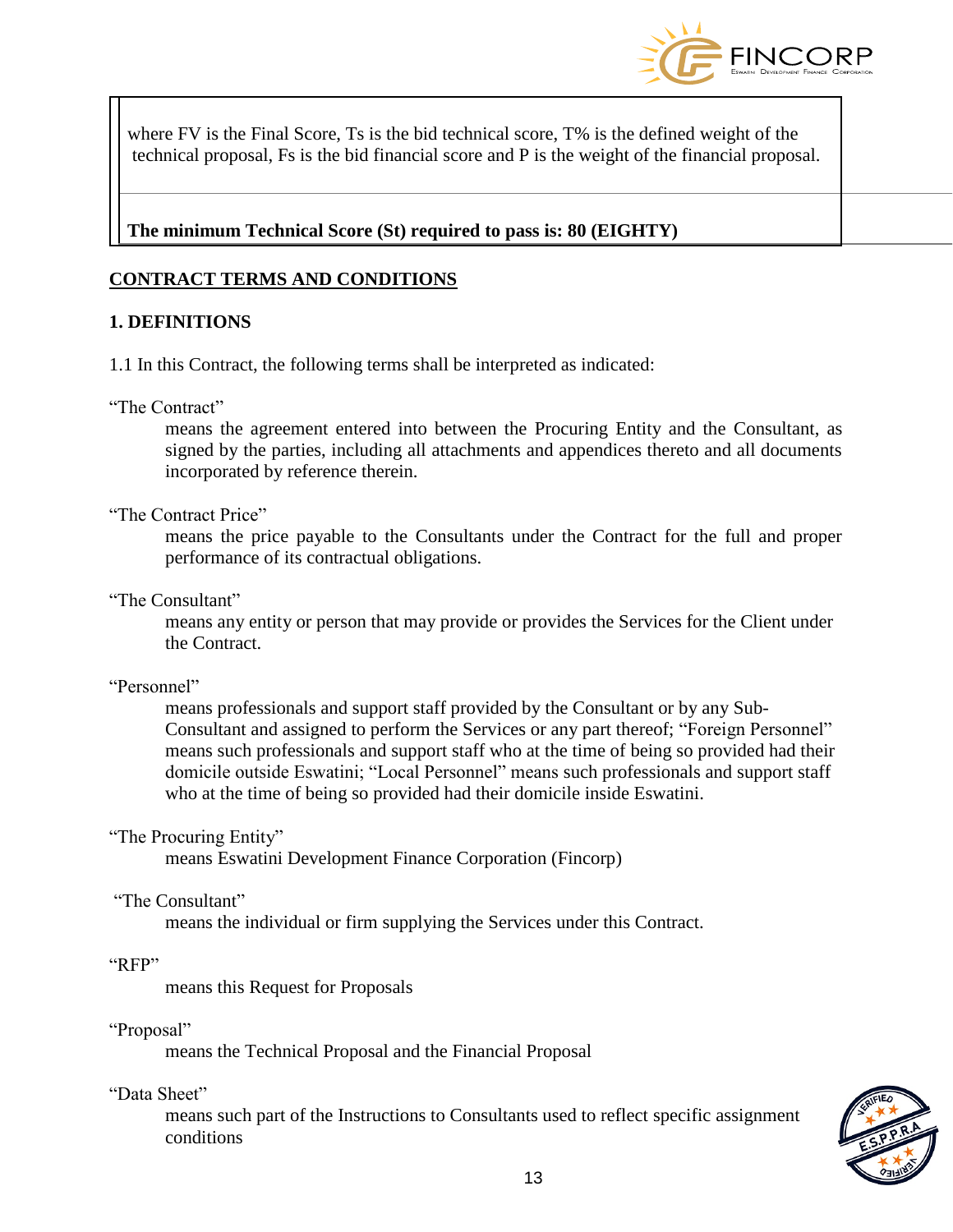

# **2. APPLICATION**

2.2 These Contract Terms and Conditions shall apply to the extent that they are not superseded by provisions of other parts of the Contract.

# **3. SKILLS, CARE AND DILIGENCE**

3.1 The Consultant shall exercise all professional skills, care and diligence in the performance of the services under the Contract and shall carry out its responsibility at the best professional engagement.

# **4. USE OF CONTRACT DOCUMENTS AND INFORMATION**

4.1 The Consultant shall not, without the Procuring Entity's prior written consent, disclose the Contract, or any provision thereof, or any specification, plan, drawing, pattern, sample, or information furnished by or on behalf of the Procuring Entity in connection therewith, to any person other than a person employed by the Consultant in the performance of the Contract. Disclosure to any such employed person shall be made in confidence and shall extend only so as may be necessary for purposes of such performance.

4.2 The Consultant shall not, without the Procuring Entity's prior written consent, make use of any document or information enumerated in Clause 4.1 except for purposes of performing the Contract.

4.3 Any document, other than the Contract itself, enumerated in Clause 4.1 shall remain the property of the Procuring Entity and shall be returned (in all copies) to the Procuring Entity on completion of the Consultant's performance under the Contract if so required by the Procuring Entity.

# **5. COPY RIGHTS**

5.1 The copyright of all documents prepared by the Consultant in connection with the Project shall be vested with FINCORP.

5.2 The Consultant may take copies of such documents but shall not use the contents thereof for any purposes unrelated to the Contract without the prior written consent of FINCORP.

# **6. RELAXATION**

6.1 No latitude, extension of time or other indulgence which may be given or allowed by any party to any other party in respect of the performance of any obligation hereunder or enforcement of any right arising from this agreement and no single or partial exercise of any right by any party shall under any circumstances be construed to be an implied consent by such party or operate as a waiver or a novation of, or otherwise affect any of that party's rights in terms of or arising from

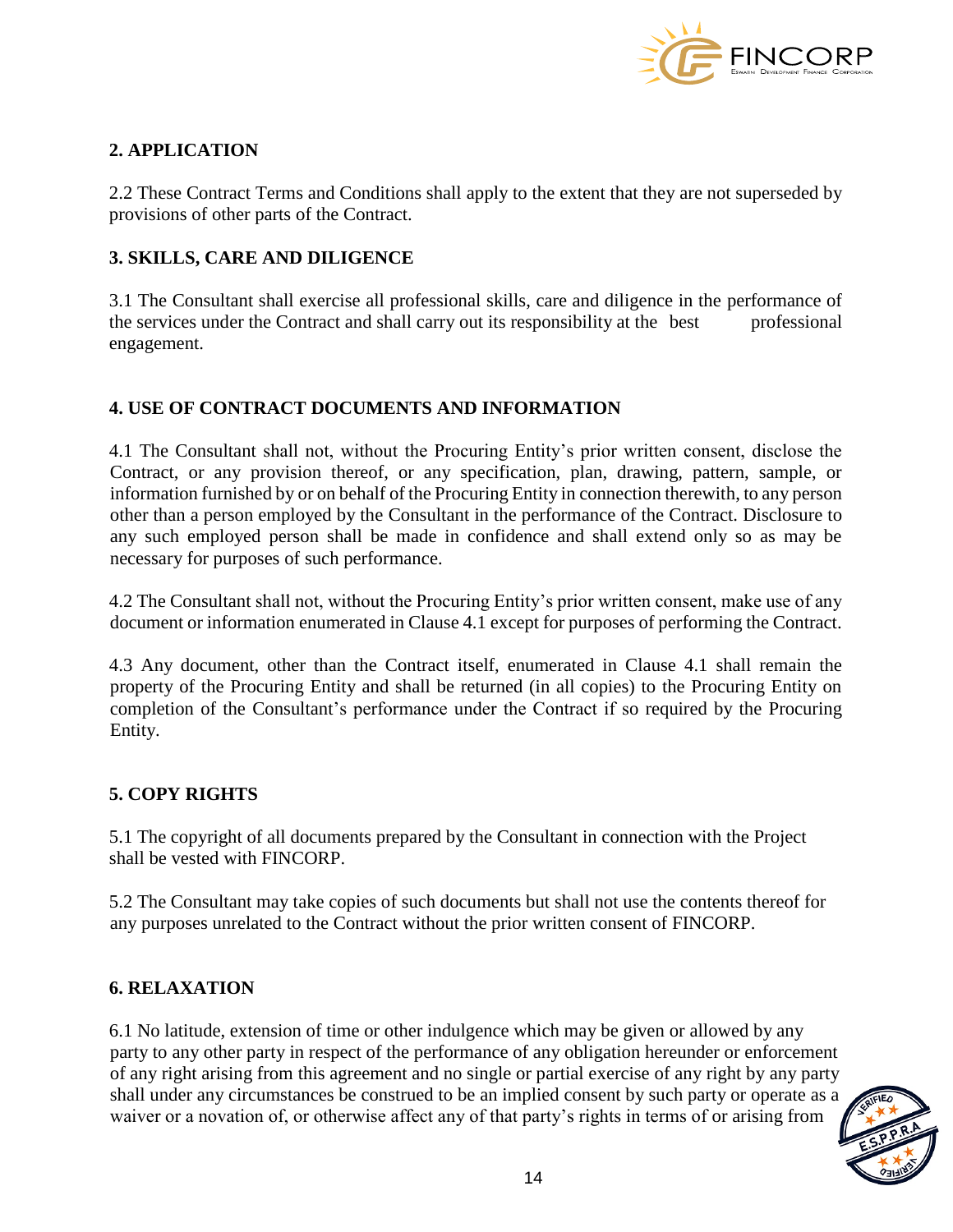

this contract or stop such party enforcing, strict and punctual compliance with each and every provision or terms hereof

# **7. PERSONNEL**

7.1 The personnel of the Consultant shall all be involved, each within his/her expertise and experience in the execution of the project.

# **8. PAYMENT**

8.1 The method and conditions of payment to be made to the Consultant under this Contract shall be specified in the Contract document.

8.2 The Consultant's request(s) for payment shall be made to the Procuring Entity in writing, accompanied by an invoice describing, as appropriate, the services delivered and services performed, and upon fulfilment of other obligations stipulated in the Contract.

8.3 Payment shall be made promptly by the Procuring Entity, but in no case later than thirty (30) days after submission of an invoice or claim by the Consultant unless otherwise stated in the Contract.

# **9. PRICES**

9.1 Prices charged by the Consultant for services delivered and services performed under the Contract shall not vary from the prices quoted by the Consultant in its tender.

9.2 All such prices shall be valid and fixed for a period of one (1) year.

# **10. OBLIGATIONS OF FINCORP**

10.1 Furnish data and information

- 10.1.1 FINCORP shall:
	- a) Furnish without charge and within a reasonable time all pertinent data and information requests by the Consultant in executing this Contract.
	- b) Give such assistance as shall be reasonably required by the Consultant for the carrying out of its duties under the Contract.
	- c) Give decisions on all reports, documents, recommendations and other matters properly referred to for decision by the Consultant in such reasonable time as not to delay or disrupt the performance by the Consultant of its obligations under this Contract.

10.1.2 Approval of amended documents

10.1.3. Where FINCORP approved a report or document subject to modification by the Consultant, the changes requested shall be incorporated into the document within a reasonable period and in any case before the end of the Contract periods.

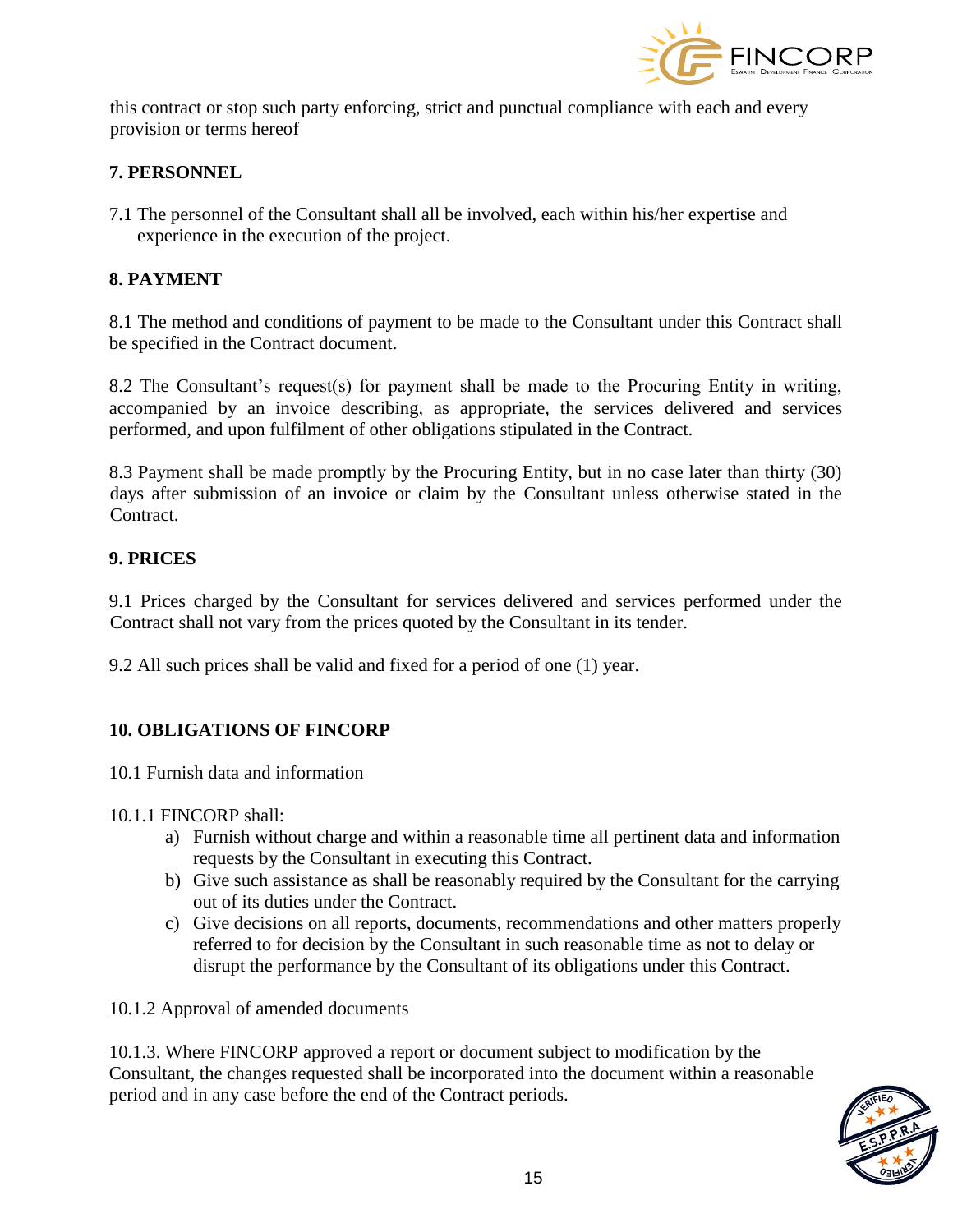

10.1.4 FINCORP shall deduct the withholding tax, where applicable, to ensure that the Consultant complies with the tax laws of Eswatini. FINCORP shall provide the Consultant with the withholding Tax Certificate.

# **11. CONTRACT AMENDMENTS**

11.1 Subject to Clause 13, no variation in or modification of the terms of the contract shall be made except by written amendment signed by the parties.

# **12. ASSIGNMENT**

12.1 The Consultant may not assign, in whole or in part, its obligation to perform under this Contract except with the Procuring Entity's prior written consent.

# **13. SUBCONTRACTS**

13.1 The Consultant may not enter into any subcontract for performance hereunder unless the Procuring Entity shall have previously consented in writing to such consent or in the Contract, relieve the Consultant from any liability or obligation under the Contract.

# **14. DELAYS IN THE CONSULTANT'S PERFORMANCE**

14.1 Delivery of the Services and performance of services shall be made by the Consultant in accordance with the time schedule prescribed by the Procuring Entity.

14.2 If at any time during performance of the contract, the Consultant or its subcontractor(s) should encounter conditions impending timely delivery of the Services and Performance of Services, the Consultant shall promptly notify the Procuring Entity in writing of the fact of the delay, its likely duration and its cause(s). As soon as practicable after receipt of Consultants' notice, the Procuring Entity shall evaluate the situation and may at its discretion extend the Consultant's time of performance, with or without liquidated damages, in which case the extension shall be ratified by the parties by amendment of the contract.

14.3 Except as provided under Clause 24, a delay by the Consultant in the Performance of its delivery obligations shall render the Consultant liable to the imposition of liquidated damages pursuant to Clause 18, unless an extension of time is agreed upon pursuant to Clause 17.2 without the application of liquidated damages.

# **15. LIQUIDATED DAMAGES**

15.1 Subject to Clause 17, if the Consultant fails to deliver any or all of the Services or perform the services within the period(s) specified in the contract, the Procuring Entity shall, without prejudice to its other remedies under the Contract, deduct from the contract price, as liquidated damages, a sum equivalent to the 20%(percent) of the delivery price of the delayed Services or unperformed services for each week or part thereof of delay until actual delivery or performance, up to a

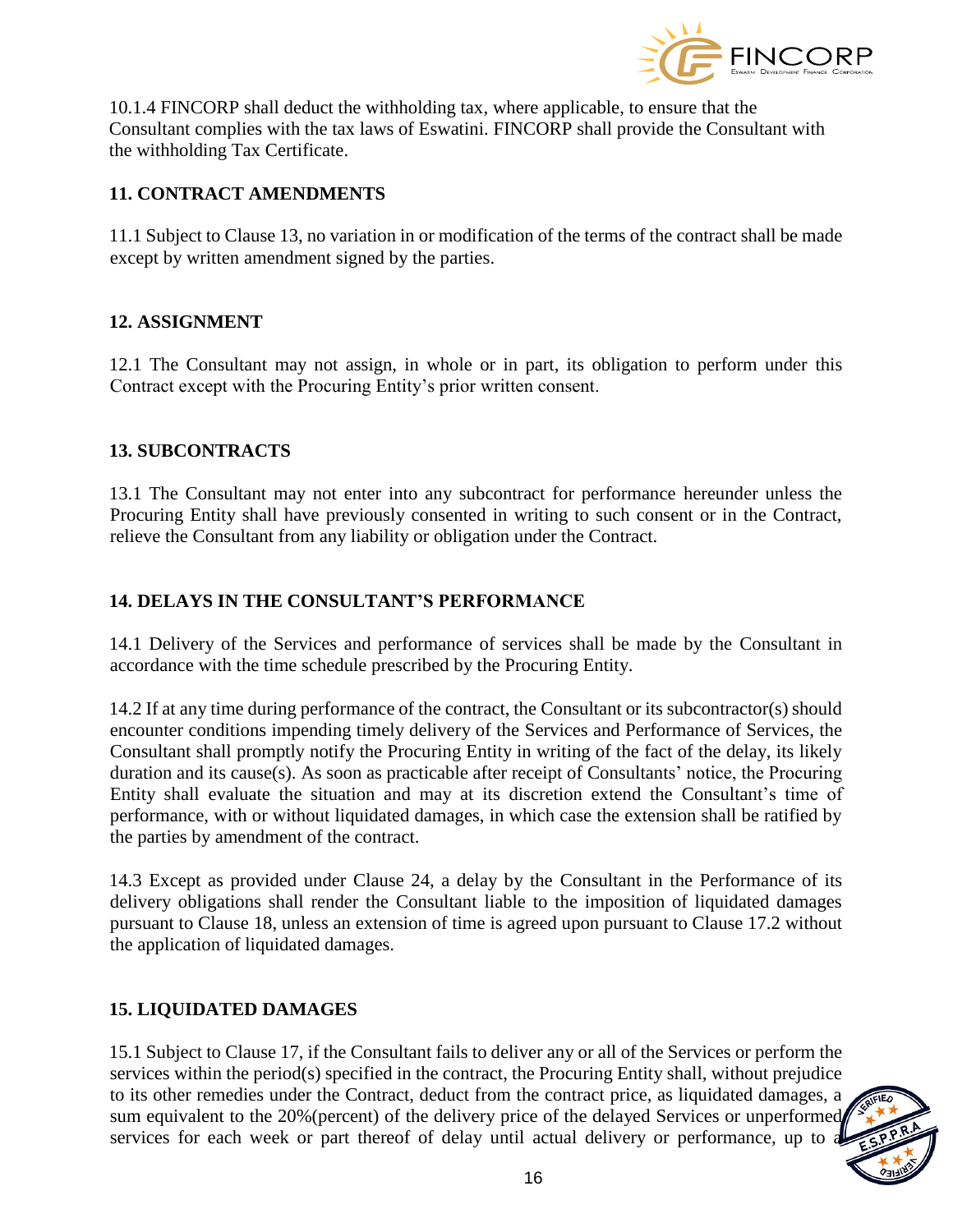

maximum deduction of 60% (percent). Once the maximum is reached, the Procuring Entity may consider termination of Contract.

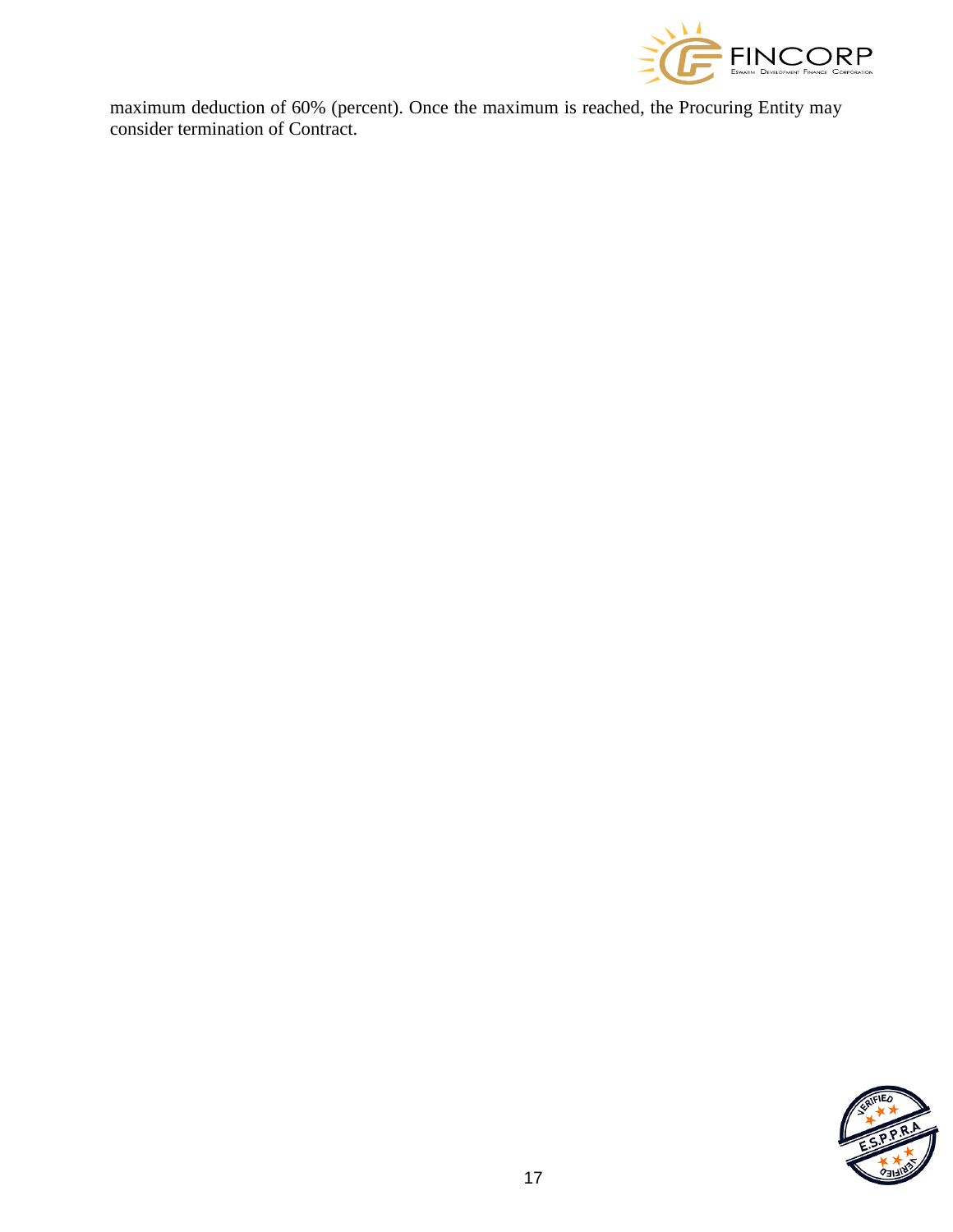

## **16. TERMINATION FOR DEFAULT**

16.1 The Procuring entity without prejudice to any other remedy for breach of Contract, by written notice of default sent to the Consultant, may terminate this contract in whole or in part:

- a) If the Consultant fails to deliver any or all of the Services within the period specified in the contract, or within any extension thereof granted by the procuring entity pursuant to Clause 17; or
- b) If the Consultant fails to perform any other obligation(s) under the contract.

16.2 In the event the Procuring entity terminates the contract in whole or in part, pursuant to clause 18.1, the Procuring Entity may procure, upon such terms and in manner as it deems appropriate, Services or services similar to those undelivered, and the Consultant shall be liable to the procuring Entity for any excess cost for such similar Services or services. However, the Consultant shall continue performance of the contract to the extent not terminated.

## **17 FORCE MAJEURE**

17.1 Notwithstanding the provision of Clause 17, 18 and 19, the Consultant shall not be liable for liquidated damages or termination for default if and to the extent that it's delays in performance or other failure to perfume its obligation under the contract is the result of Force Majeure.

18.2 For purposes of this Clause, "Force Majeure" means an event beyond the control of the Consultant and not involving the Consultant's fault or negligence and not foreseeable. Such events may include but are not restricted to, acts of Procuring Entity in its sovereign capacity, wars or revolutions, fires, floods, epidemics, quarantine restrictions, and freight embargoes.

18.3 If a Force Majeure situation arises, the Consultant shall promptly notify the Procuring Entity in writing of such condition and the cause thereof. Unless otherwise directed by the Procuring Entity in writing, the Consultant shall continue to perfume its obligation under the contract as far as is reasonably practical, and shall seek all reasonable alternative means for performance not prevented by the force majeure event.

#### **18. TERMINATION FOR INSOLVENCY**

18.1 The procuring Entity may at any time terminate the Contract by giving written notice to the Consultant if the Consultant becomes bankrupt or otherwise insolvent. In this event, termination will be without compensation to the Consultant, provided that such termination will not prejudice or affect any right of action or remedy which has accrued or will accrue thereafter to the Procuring Entity.

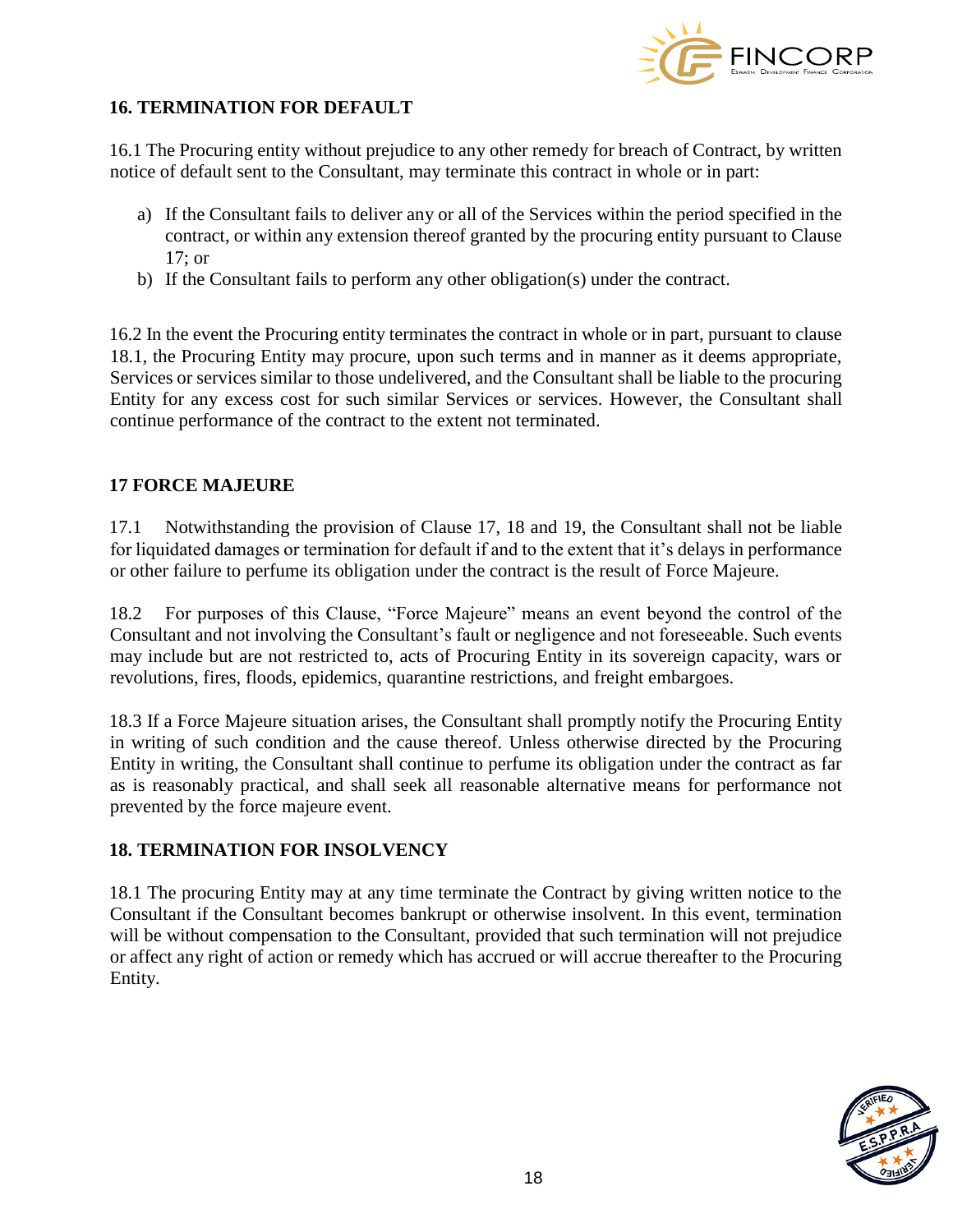

## **19. RESOLUTION OF DISPUTES**

19.1 The Procuring entity and the Consultant shall make every effort to resolve amicably by direct informal negotiation any disagreement, disputes, or claim arising out of or in connection with the contract or the breach, termination, or validity thereof.

19.2 If, after thirty (30) days from the commencement of such informal negotiations, the Procuring Entity and the Consultant have failed to negotiate such an amicable settlement, any dispute, controversy, or claim arising out of or in connection with this contract, or the breach, termination, or validity thereof, either party may require that the dispute be referred for resolution by final and binding arbitration.

19.3 The arbitrator shall determine the matters in dispute in accordance with the laws in effect in Eswatini.

19.4 All notices to be given in connection with the arbitration shall be in writing and shall be effective upon receipt.

## **20. APPLICABLE LAW**

20.1 The contract shall be interpreted in accordance with the laws and regulations in effect in the Kingdom of Eswatini.

# **21. NOTICES**

21.1 Any notice given by one party to the other pursuant to this contract shall be sent to the other party in writing by personal delivery, mail, or e-mail of facsimile and, if by e-mail or facsimile, confirmed in writing to the other party's address specified in the special conditions of contract. Each party may change such address by notice to the other party.

#### **22. TAXES AND DUTIES**

22.1 The Consultant shall be entirely responsible for all taxes, stamp duties, license fees, and other such levies incurred or imposed until delivery of the contracted Services to the Procuring Entity.

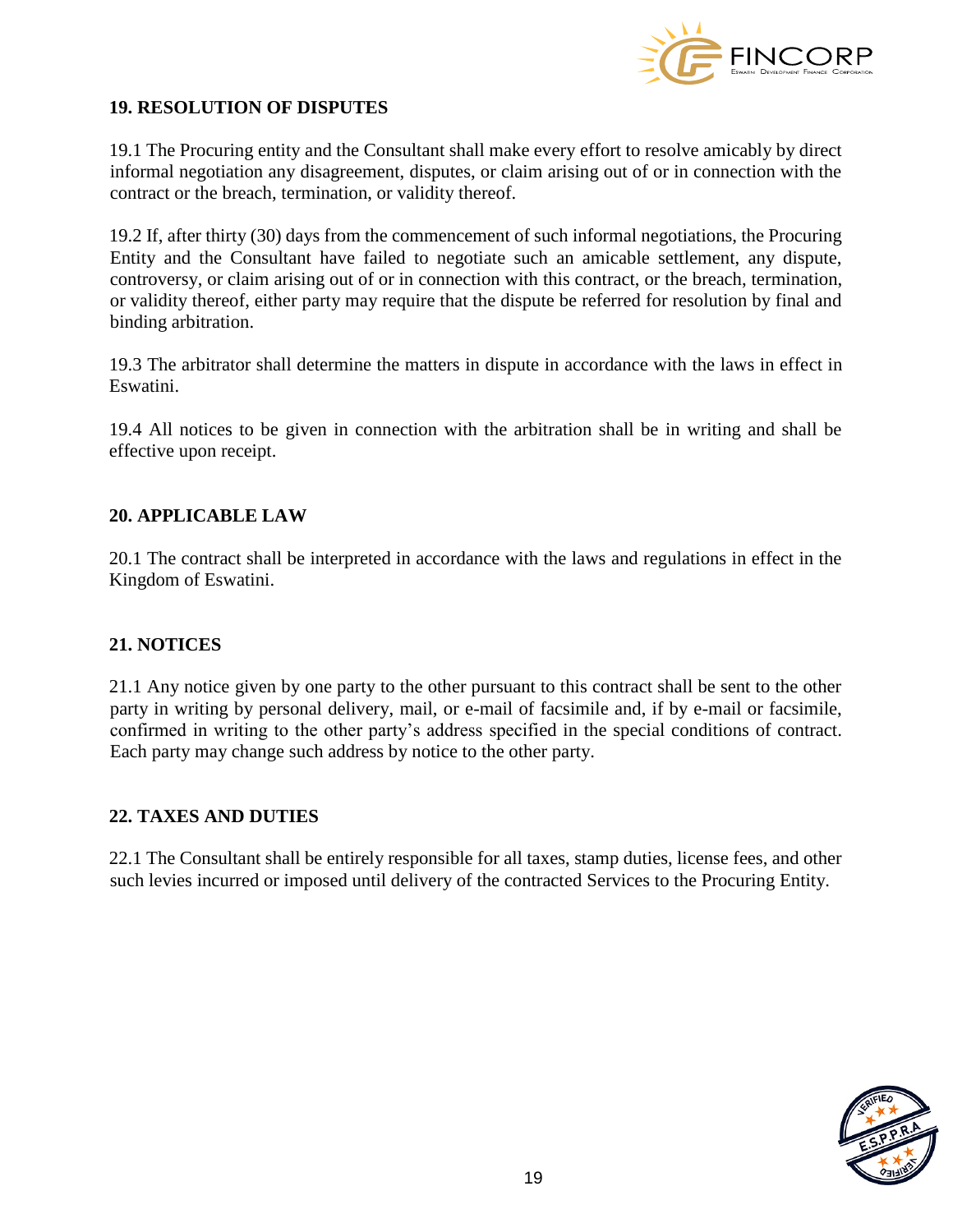

## ANNEXURE 1: BID SUBMISSION FORM

\_\_\_\_\_\_\_\_\_\_\_\_\_\_\_\_\_\_\_\_\_\_\_\_\_\_\_\_\_\_\_\_\_\_\_\_\_\_\_\_\_\_\_\_\_\_\_\_\_\_\_\_\_\_\_\_\_\_\_\_\_\_\_\_\_\_\_\_\_\_ *[Note to Tenderers: This Bid Submission Form should be on the letterhead of the Company and should be signed by a person with the proper authority to sign documents that are binding on the entity.* 

*It should be included by the tenderer with the submitted tender.]* 

 $[\gg>Date>>]$ 

Procurement Reference No: [>>>insert Tender number>>>]

To: **The Chairperson FINCORP Tender Committee P.O. Box 6099 Mbabane**

Dear Sirs:

We, the undersigned, declare that:

(a) We offer to provide the service for [>>insert a brief description of the tender>>] in conformity with your invitation to tender;

- (b) The schedule of prices of our proposal is attached.
- (c) Our tender shall be valid for a period of [>>specify the number of calendar days>>] days from the date fixed for the tender submission deadline in accordance with the Tender, and it shall remain binding upon us, subject to any modifications resulting from negotiations, and may be accepted at any time before the expiration of that period;
- *(d)* We understand that you are not bound to accept any proposal that you receive; Dated on day of *day* of *linsert date of signing]*

Name: *[insert complete name of person signing the proposal]* 

In the capacity of *[insert legal capacity of person signing the proposal]* Signed : *[signature of person whose name and capacity are shown above]* 

Duly authorised to sign the tender for and on behalf of: *[insert complete name of Tenderer]*